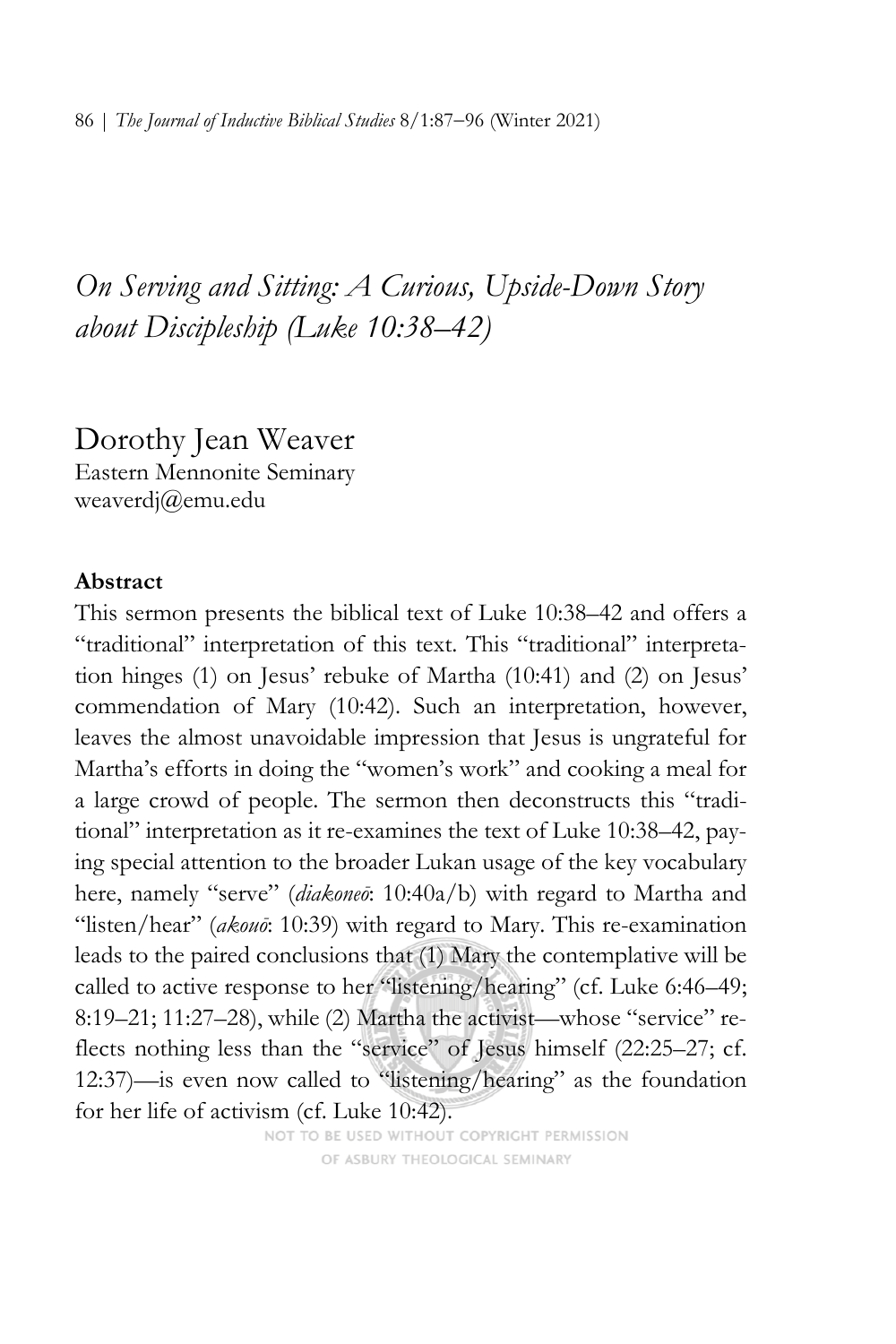## **Introduction: Hermeneutical Moves**

I open this sermon with the observation that "Jesus never fails to surprise" with his healing and his teaching, offering the example of Luke 10:38–42 as a case in point and presenting the listeners with the biblical text, largely NRSV with a few personal retranslations. I suggest that this is a "hot button" text for both first and twenty-first century listeners. And I offer a "traditional" interpretation of the text to support my suggestion. This interpretation, to first appearances, leaves Martha both in the lurch and in the kitchen, doing "women's work," while Jesus commends Mary for sitting, motionless and silent, "at Jesus' feet."

But I do not take "first appearances" as the final "answer" for this text. Instead, I ask what Jesus meant with his words to Martha and why Luke, alone of all the Gospel Writers, chooses to tell this story. Here I make my major hermeneutical "move" with the sermon. I go back to Luke's text once again and read it against the broader Lukan context, so far as key vocabulary is concerned: "serve" (*diakoneō*: 10:40a/b) with regard to Martha and "listen/hear" (*akouō*: 10:39) with regard to Mary. This "move" turns the significance of the story on its head. Now Mary discovers that she will be called away from her "contemplation" into active response to Jesus' words, since "hearing" always leads to "doing" within Luke's larger story (cf. Luke 6:46–49; 8:19–21; 11:27–28). And Martha—whose "service" reflects nothing less than the "service" of Jesus himself (22:25–27; cf. 12:37)—discovers that she is even now called to the same "contemplation" as Mary, that one "needful" thing which will provide the foundation for her life of "activism" (cf. Luke 10:42).

In concluding my sermon, I return to the place where I started: "Jesus once again surprises." And I call my listeners to "hear the words of Jesus and the story of Luke and discern them rightly."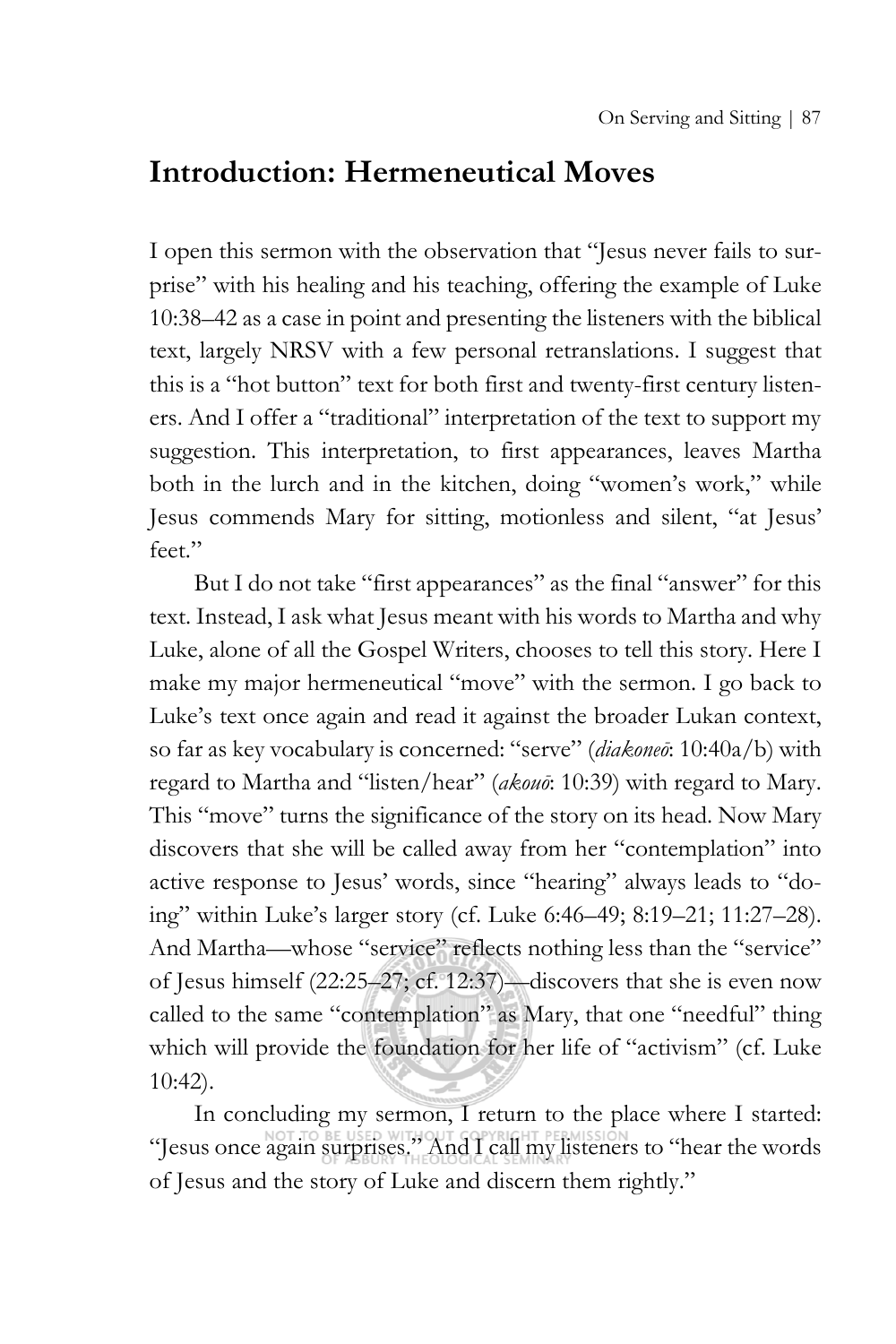88 | *The Journal of Inductive Biblical Studies* 8/1:87−96 (Winter 2021)

# **Sermon**

Jesus never fails to surprise. Everyone. Everywhere. All the time. His disciples. The crowds. His hometown acquaintances. His opponents. Everywhere he goes Jesus amazes people with his healing ministry. And every time he speaks Jesus astonishes people with his stories, his teachings, his proclamations about the kingdom of God. I can't give you all the "chapter and verse" here this morning. That would be a sermon on all four of the Gospels. But check it out for yourself. Jesus is a man who leaves everybody either praising God in joyous amazement, scratching their heads in confused disbelief, or ready to throw Jesus off a cliff.

Our story for today is a very tiny story, just five verses long, Luke 10:38–42. But, if we look at it carefully, this tiny little story packs a powerful—and an equally surprising—punch. Let's listen to the story, as Luke tells it to us: [1](#page-2-0)

Now as they went on their way, [Jesus] entered a certain village, where a woman named Martha welcomed him into her home. [Now Martha] had a sister named Mary, who sat at the Lord's feet and listened to what he was saying. But Martha was distracted by [the big job of serving a meal]. So she came to [Jesus] and said, Lord, do you not care that my sister

> has left to me to [serve the meal] by NOT TO BE USED WITHOUT COPYRIGHT PERMISSION<br>OF ASBURY SHEOLOGICAL SEMINARY

<span id="page-2-0"></span><sup>&</sup>lt;sup>1</sup> The text cited below reflects the NRSV except where bracketed. The bracketed texts are my own translations.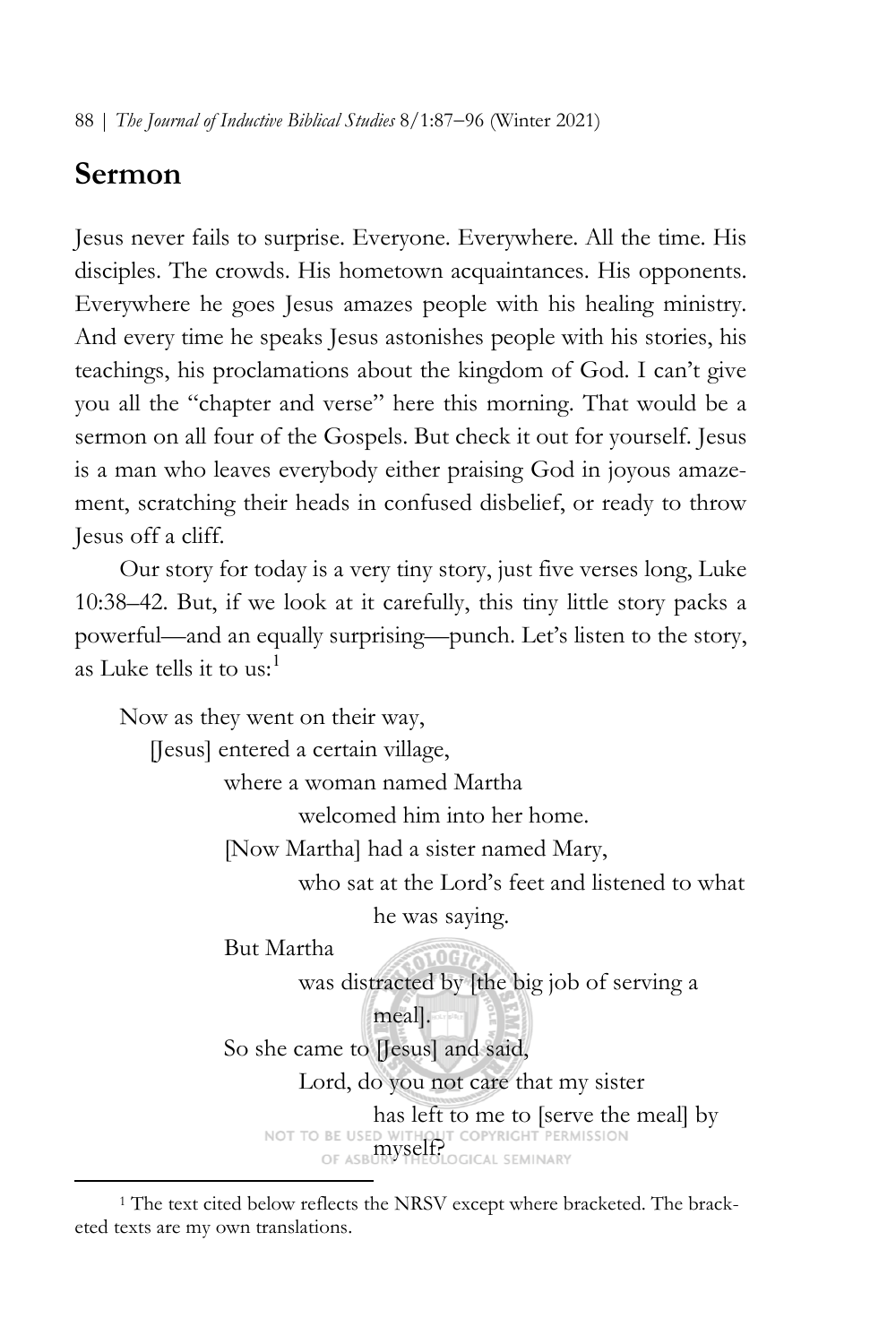Tell her then to help me. But the Lord answered her, Martha, Martha, you are worried and distracted by many things.

 There is need of only one thing. Mary has chosen the better part, which will not be taken away from her.

This is a challenging story that Luke tells us here. This story seems to hit all kinds of hot buttons, whether in the first century or in the twenty-first, at least for women … or for those men who likewise spend lots of time in the kitchen cooking. Martha is, after all, making dinner for Jesus and his disciples. She has "welcomed" them into her home. They do need to eat. And this is a large crowd of folks. There is lots to be done. And I shouldn't have to remind you that Martha doesn't have a twenty-first century kitchen full of useful and time-saving appliances to assist her in making this meal.

So there she is, in the midst of this major first century effort to put food on the table for Jesus and his disciples, cooking up a storm, as it appears. And Mary is just sitting there with the disciples, listening to Jesus, while Martha works her "buns" off in the kitchen (no pun intended). On the "fairness" spectrum, this situation appears to be off the end of the scale on the "unfair" side.

And then Jesus appears to make a bad situation even worse. First he gets on Martha's case for being "distracted by many things" (who wouldn't be in her situation?). Then he praises Mary for "choosing [the one needful thing], the better part" and promises her that this "will not be taken away from her." At first glance we might wish to say, "Thanks a lot, Jesus!" Here he just seems to send Martha back to the kitchen to do her "women's work" and praises Mary for sitting motionless and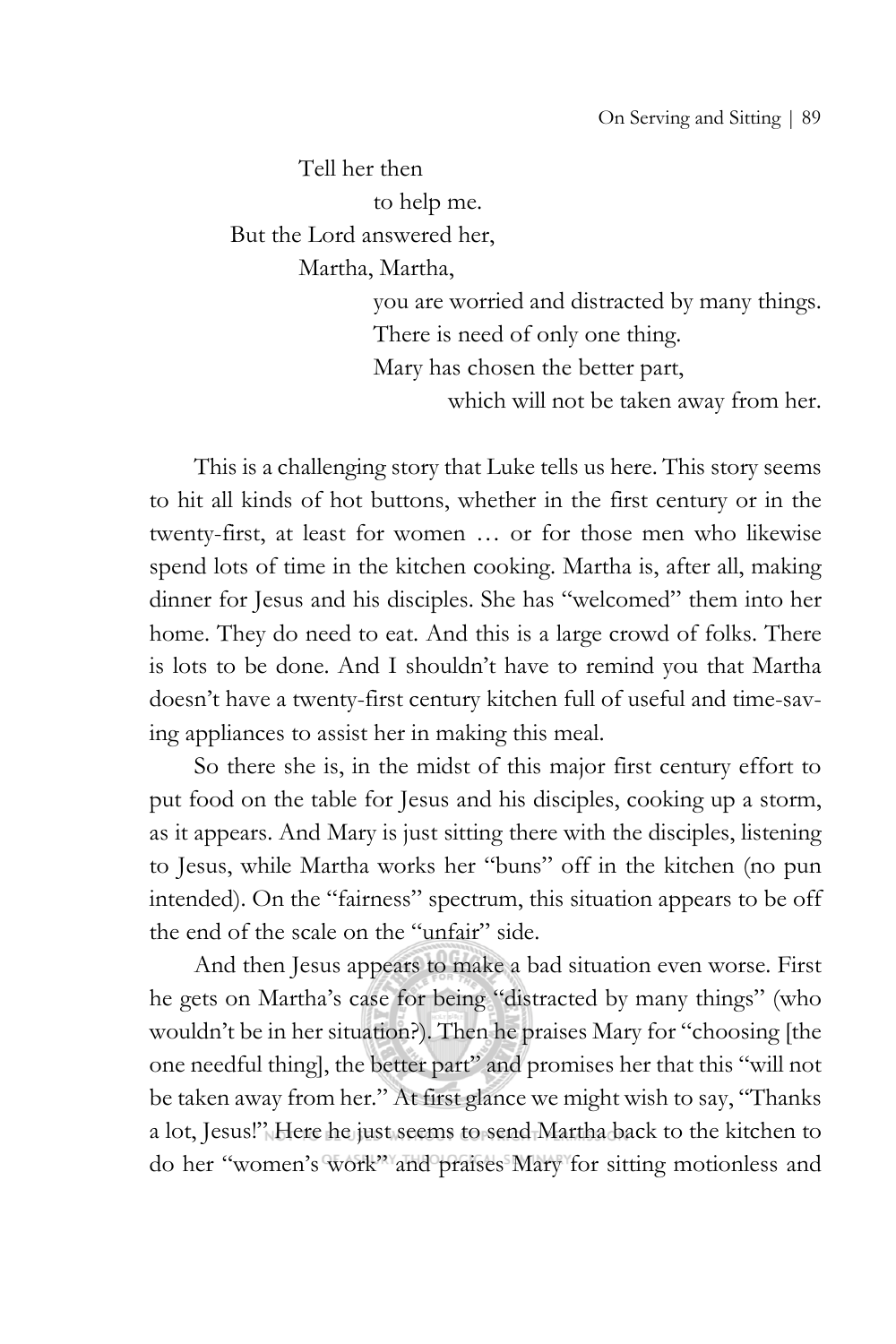not at all "helpful" at his feet and listening to his words. But is this in fact the story that we are left with?

What is the meaning of this account? And why does Luke, alone of all the Gospel Writers, tell us this story? What could Jesus possibly mean by his words to Martha? And what could Luke possibly intend by inserting this little story into his account of the ministry of Jesus? Is Jesus simply ungrateful for the meal he is about to receive? Is Luke simply a man of his day and his culture who believes that "women's place is in the kitchen" and that Martha shouldn't complain about her work?

Well, those might be questions that we can never fully answer. But the text does give us some significant clues in response to our outraged questions (if we are in fact outraged by this story). Let's go back and examine the text a bit further and see what we can observe.

**Observation #1.** Martha is the active woman in this story. First she "welcomes" Jesus into her home. And then she does what any good, self-respecting Middle Eastern woman will do when she has guests in her home. She "serves" her guests. In Luke's Greek text he tells his readers that Martha is focused (well, distracted, if you will) by her "great service." I took the liberty to retranslate this phrase as "the big job of serving a meal."

Hospitality to guests is the heartbeat of Middle Eastern women, whether back in the first century or still today in the twenty-first. Back in 1995 I visited Peter and Karen [not their real names] for a week when they lived in Damascus. And one evening when I was with them, they were surprised at home by the sudden and unanticipated appearance of a Syrian Orthodox priest (or was it a couple of clergy?), who showed up at their door. I still remember vividly Karen's sudden and urgent scurry to provide appropriate "hospitality," tea and who knows what all else, for this guest or guests who showed up at the door. Well, multiply that Syrian Orthodox priest by thirteen and you have the situation of Martha. She is indeed engaged in "serving" her guests.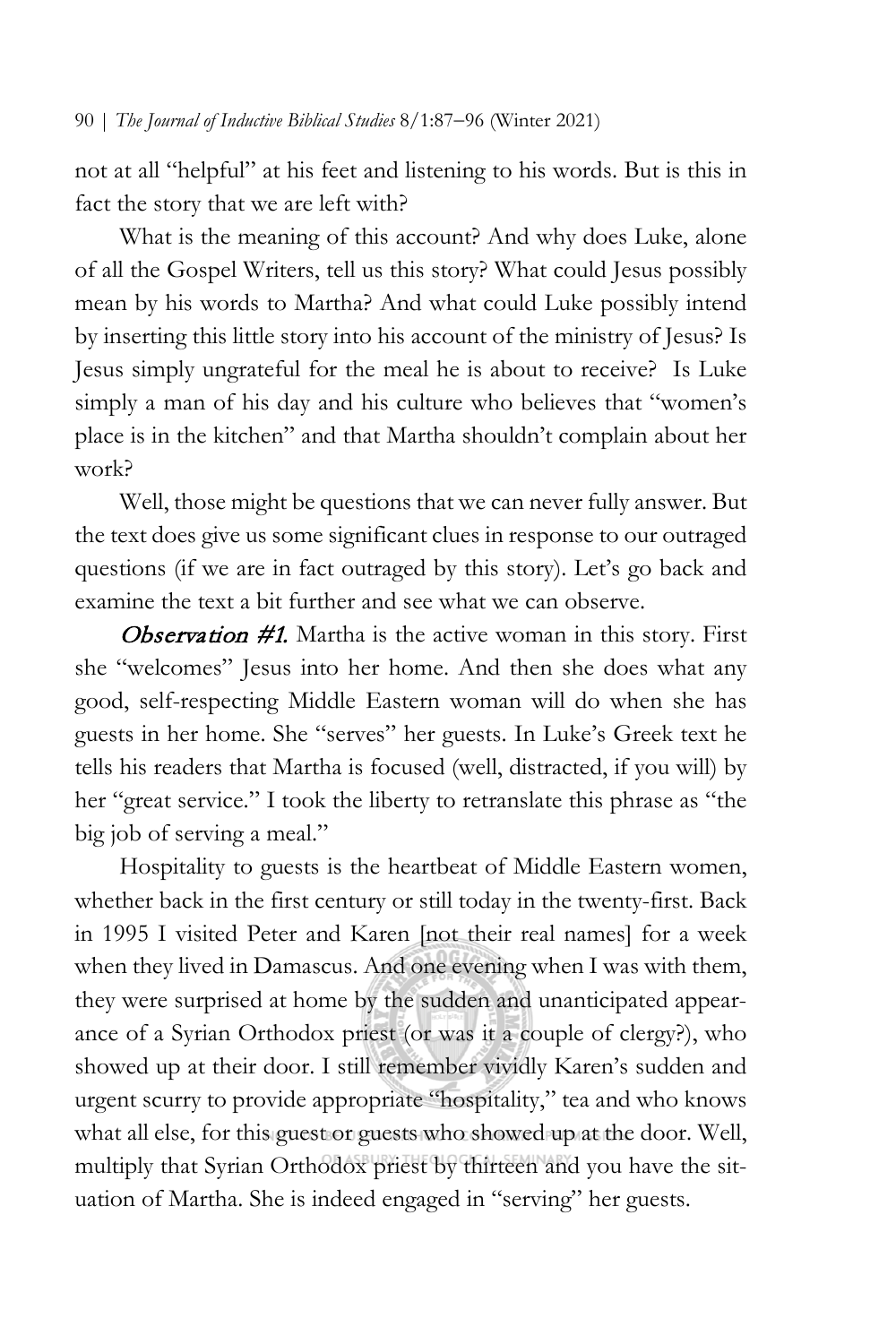And "serving" is not the bad word in this story. It could never be the bad word in Luke's Gospel. "Serving" is, to be sure, what women do in that society. When Jesus heals Simon [Peter's] mother-in-law (4:38–39a), Luke tells us that "immediately she got up and began to serve them" (4:39b). As Jesus and his disciples are on the road in their ministry (8:1), they are joined by an entire little crew of women who "[serve and keep on serving]" Jesus and his disciples out of the women's own personal "resources" (8:2–3). Jesus tells a parable about a slave who comes in from a hard day's work in the field and still, according to first century custom, is expected to "serve" his master a meal before he himself "may eat and drink" (17:7–9).

But "serving" is not only for women and for slaves. The astonishing thing here is that "serving" is also for masters, as Jesus tells his disciples. "Blessed are those slaves," Jesus says, "whom the master finds alert when he comes; truly I tell you, he will fasten his belt and have them sit down to eat, *and he will come and serve them*" (12:37, emphasis mine). And if there is any question about his meaning here, Jesus makes that meaning very clear and very personal with his words at the Last Supper:

The kings of the Gentiles lord it over them; and those in authority over them are called benefactors. But not so with you; rather the greatest among you must become like the youngest, *and the leader like one who serves*. For who is greater, the one who is at the table or the one who serves? Is it not the one at the table? *But I am among you as one who serves*. (22:25–27, emphasis mine).

No. "Serving" is not the bad word in this story. Jesus is neither an ungrateful nor an unthinking recipient of Martha's hospitality, her "service." "Service" is always a good word, as Jesus uses it in Luke's Gospel. "Service" is what Jesus himself is ultimately about. "I am among you as one who serves." How much greater commendation could there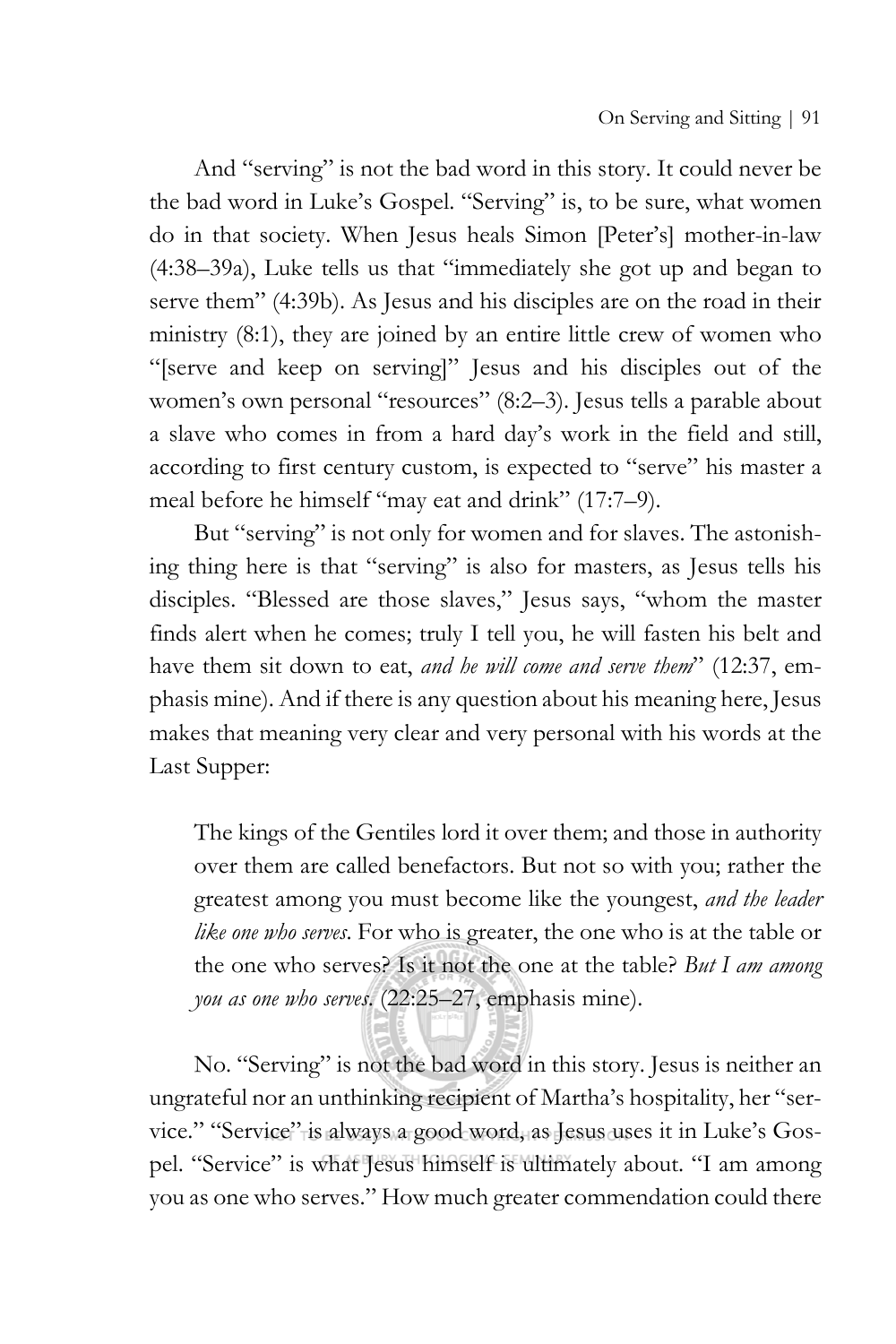ultimately be for Martha's energetic activity on his behalf? Martha has already learned what Jesus' disciples have yet to discover, namely that "greatness" ultimately and ironically resides in "the one who serves."

"Service" is first and foremost Martha's gift to Jesus. This is a beautiful gift. And Jesus does not rebuke Martha for this gift. If we read this story in conjunction with lots more stories in Luke's Gospel, we see that Jesus surely enjoys good meals. And this is yet one more good meal. The bad word or words here in this story, if there are bad words here, are the words that have to do with "distraction" and "worry." These are the things that Jesus is concerned about, as he speaks to Martha. "Worry" is a prominent theme in Jesus' proclamation. He warns his disciples "not to worry" about how to "defend [them]selves" or "what to say" when they are put on trial for their faith (12:11). He warns them "not to worry" about the details of their everyday "life," that is, their "food" and their "clothing" (12:22; cf. 12:25). He warns them "not to worry" about "[all] the rest" of those things that ordinary folks worry about from day to day (12:26).

And here Jesus seems to say to Martha, if I dare paraphrase the words of Jesus, "Don't worry about this meal, Martha! It's going to be just fine. And your worry won't make it taste any better. God is in charge of the universe. And God will help you with your cooking, since Mary is just now sitting at my feet and listening. Relax, Martha! Take a deep breath! And don't worry! Your gift of 'service' is a beautiful one just the way it is and even without Mary's help."

Well, that's Martha, perhaps, if we have read this story carefully in the context of Luke's Gospel. And that's **Observation #1.** But then there's Mary  $\ldots$  and *Observation #2*. Mary is not the active person in this story. Instead, she clearly appears to be motionless, seated as she is "at the feet of Jesus" (10:39a). And she is just as silent as she is motionless. Mary says not cone word from the start of this story to its conclusion. Mary's only actions here are "sitting" and "listening." This is her profile, a very different profile from that of her sister Martha.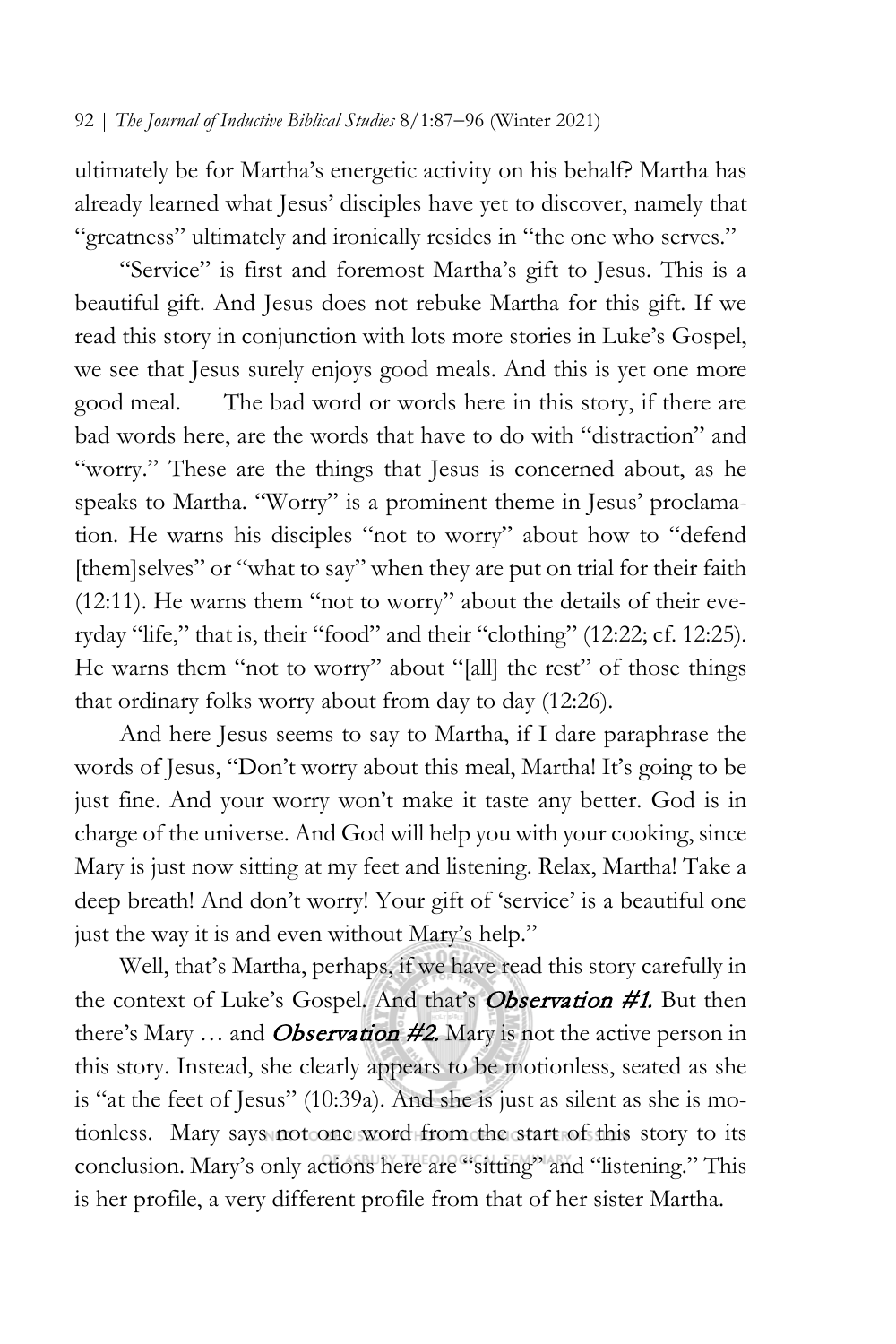Martha is without any question the "activist" in this account, while Mary is obviously the "contemplative." And within her 1<sup>st</sup>-century, Middle Eastern, patriarchal context, Mary is also a genuine anomaly. She is in fact a "rabbinical student"—just like the Apostle Paul, who notes that he has "sat at the feet of Gamaliel" (Acts 22:3). And this in a world where only men get such a privilege. Mary is an astonishing figure in this story, even if she is motionless and silent.

And Jesus in fact commends Mary for her "contemplation" and, by the same token, astonishingly enough, for her status as a female "rabbinical student" in an unmistakably patriarchal world. "Mary," Jesus says, "has chosen the better part, [that is, the one thing that is needed], and [this] will not be taken away from her" (10:42). This is a huge commendation, a verbalized commendation, for Mary. Jesus seems to suggest that Mary has gotten it all right. And she has, thus far, it surely appears.

And if we stop too soon as we look at this story, we might well conclude that Jesus has greater appreciation for Mary the contemplative than he does for Martha the activist. And those of us in this room today who are the "contemplatives" might well be ready to pat ourselves on the back and to congratulate ourselves on "having chosen the better part." But is that ultimately Jesus' message? Let's take a look at Mary's "listening" within Luke's wider story, just as we did with Martha's "serving." And when we do so, we may just find that Jesus has surprised us yet once again.

In fact, Jesus has a lot to say in his public ministry about "listening," or, if you wish, "hearing," since those two words reflect the same Greek verb. And what Jesus has to say about "listening/hearing" might in fact be a surprise both to Mary and to Martha. Listen to the words of Jesus in Luke's Gospel:

### NOT TO BE USED WITHOUT COPYRIGHT PERMISSION

Why do you call me 'Lord, Lord,' and do not do what I tell you? I will show you what someone is like who comes to me, hears my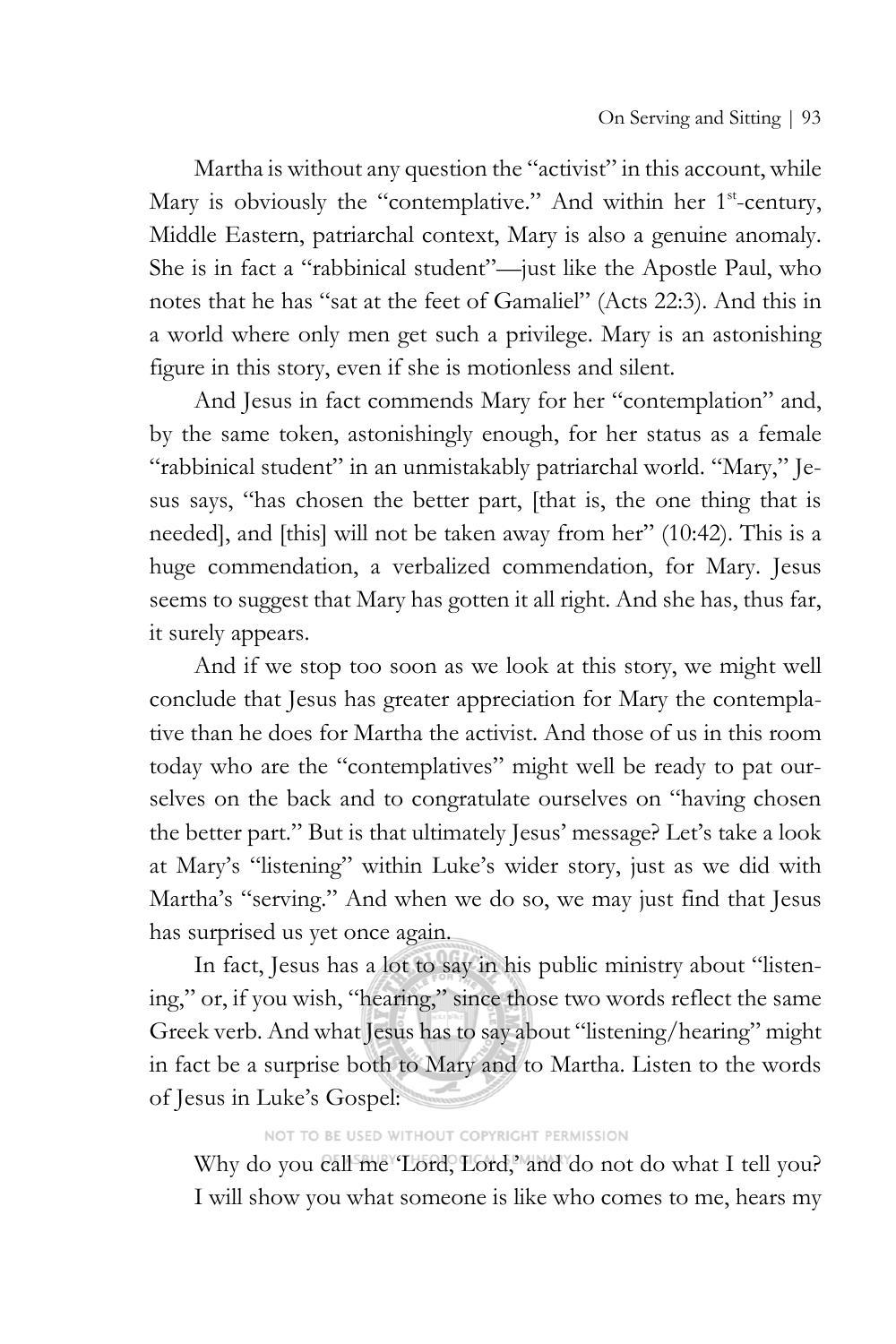#### 94 | *The Journal of Inductive Biblical Studies* 8/1:87−96 (Winter 2021)

words, and acts on them. That one is like a man building a house, who dug deeply and laid the foundation on rock; when a flood arose, the river burst against that house but could not shake it, because it had been well built. But the one who hears and does not act is like a man who built a house on the ground without a foundation. When the river burst against it, immediately it fell, and great was the ruin of that house. (6:46–49).

Then his mother and his brothers came to [Jesus], but they could not reach him because of the crowd. And he was told, "Your mother and your brothers are standing outside, wanting to see you." But [Jesus] said to them, "My mother and my brothers are those who hear the word of God and do it. (8:19–21)

While [Jesus] was saying this, a woman in the crowd raised her voice and said to him, "Blessed is the womb that bore you and the breasts that nursed you!" But [Jesus] said, "Blessed rather are those who hear the word of God and obey it." (11:27–28)

For Jesus, "listening/hearing" is never complete without an "active/doing" response. So, Mary's motionless and silent stance in front of Jesus evidently won't last all that long. Instead, Mary will be compelled by her very "contemplation"—that is, her contemplative "listening/hearing" stance in front of Jesus—out into the world. Mary's motionless "listening/hearing will compel her out into the active world of construction, to build houses with strong rock foundations. Her "listening/hearing" will compel her out into the active world to "do" the word of God" in physical response to what she has heard. Her "listening/hearing" will compel her out into the active world to "obey the word of God" in a life of faithful living. That will be the surprise for Mary. Her "contemplative" instincts will in fact drive her out into